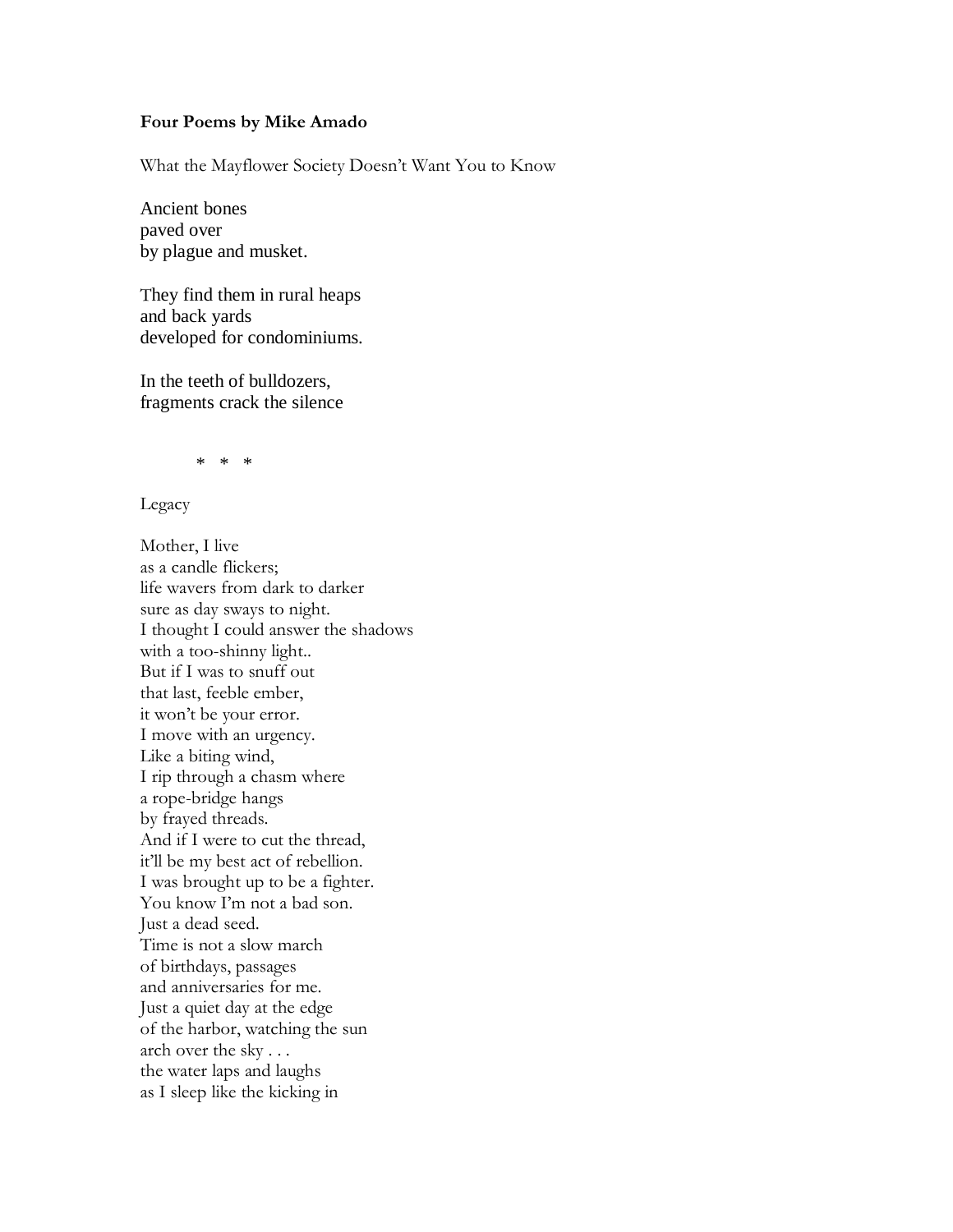of pills. Even though I grew ill, you loved me like a mare loves a foal. You let me run, and even if my weak legs break and a patronizing slug to the head puts me down, you"ll groan as if I was a stillborn calf.

\* \* \*

"I Love Rock-N-Roll…"

Roach-clip feathers perch on the light-string under a black light bulb. A hypnotic bird flaps to the sonic thud on my sister's stereo. We're dancing in the mirror, shrieking to "I Love Rock 'N' Roll" me strumming on a tennis racket, she smiles into a coarse bristle brush; the kind that my hair is too fine for. I, like alabaster. I always thought that I was adopted. She, a shade of tan that all those uppity blonde girls at school want to be in the summer time. There are many colors in the spectrum. I'm playing around with colors in words until I can find the color I own. But both of us are day-glo under the black light, shrieking to "I Love Rock 'N' Roll"

\* \* \*

Old School Way

A boy is going to give himself a mohawk. For a summer, he let his hair grow long. He shaved the sides with his dad"s razor then dyed it purple, [the only color of photo ink he could steal]. With his sister's hairspray, he sprayed it up; [he used the whole can of Aquanet], then blow-dried it till petrified, painted it up with Elmer's Glu-All. He smiles in the bathroom mirror, knows it looks cool with his safety-pin ears.